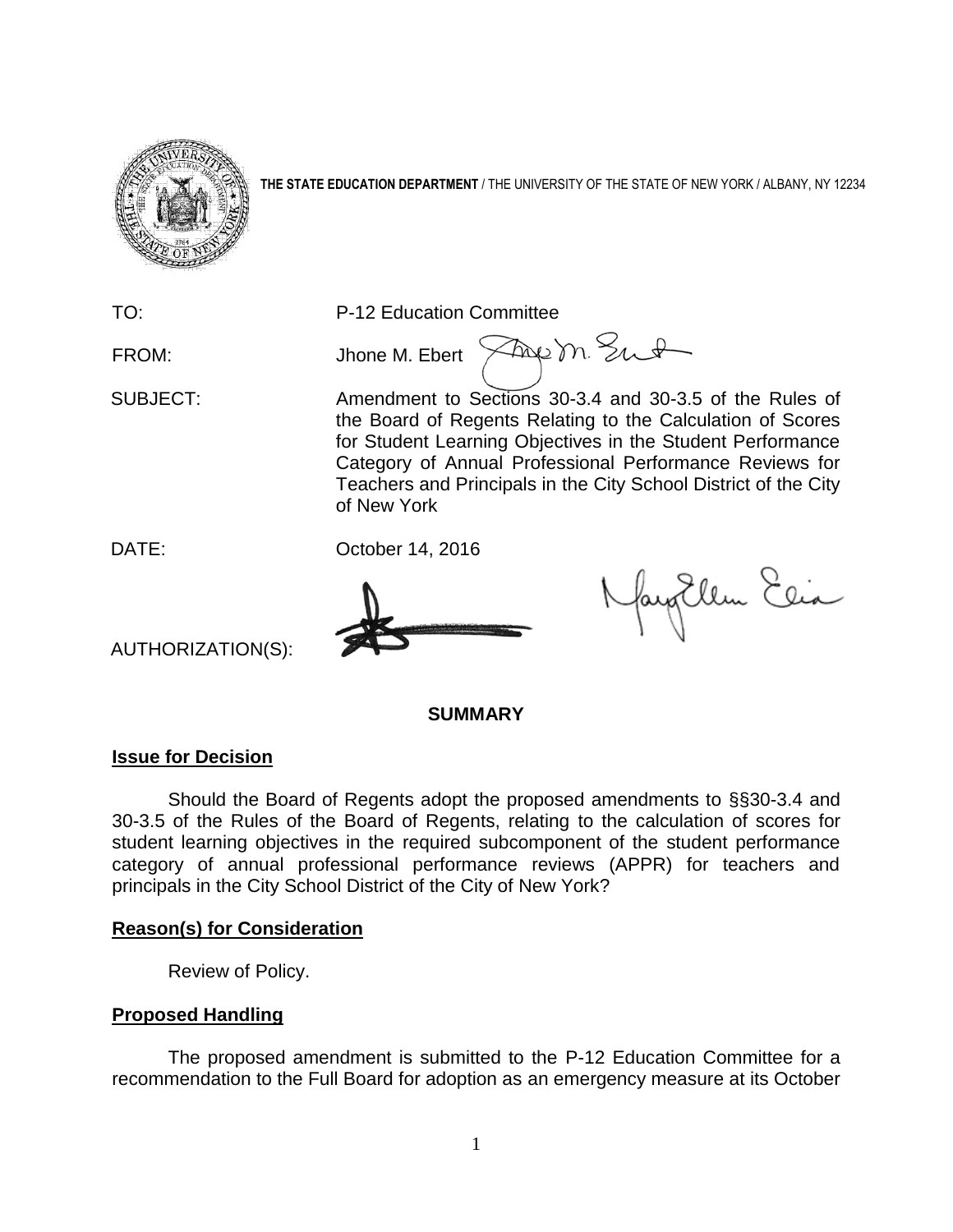2016 meeting. The proposed amendment is attached as Attachment A. A Statement of Facts and Circumstances is attached as Attachment B.

## **Procedural History**

A Notice of Proposed Rule Making and Emergency Adoption will be published on November 9, 2016. Supporting materials are available upon request to the Secretary of the Board of Regents.

## **Background**

 $\overline{a}$ 

On April 13, 2015, the Governor signed Chapter 56 of the Laws of 2015 to add a new Education Law §3012-d, to establish a new evaluation system for classroom teachers and building principals. The Department implemented regulations to implement the new law in June 2015 and has revised those regulations over the course of the last year to provide school districts and BOCES with as much flexibility as possible to comply with the new law. Education Law §3012-d(12) and the corresponding appropriation language require school districts to comply with the new law in order to receive their State aid increases.<sup>1</sup> The Department has over the course of the last year attempted to provide as much flexibility to districts as possible within the parameters of the law to comply with the requirements of the new law. The proposed amendment seeks to provide additional flexibility to the City School District of the City of New York relating to the growth targets for SLOs in the student performance category.

Education Law §3012-d(4)(a) requires the Commissioner to set parameters for appropriate targets for student growth for both subcomponents of the student performance category, where there is no State-provided growth score. Sections 30-3.4 (c)(3) and 30-3.5(c)(3) of the Rules of the Board of Regents require districts to calculate scores and ratings for SLOs in accordance with certain minimum percentages prescribed in the regulation. The current regulation provides an exception for teachers with courses with small "n" sizes as defined by the Commissioner in quidance.

The proposed amendment revises sections  $30-3.4(c)(3)$  and  $30-3.5(c)(3)$  of the Rules of the Board of Regents to provide further flexibility to allow the City School District of the City of New York to calculate scores and ratings for SLOs pursuant to a methodology approved by the Commissioner in its APPR plan. The New York City School District is the largest school district in the State of New York and the United States, serving more than 1.1 million students in over 1,800 schools. Given this size, the proposed flexibility is needed to allow the NYCDOE to use a standardized growth model to ensure an objective, consistent, district-level expectation for growth.

<sup>&</sup>lt;sup>1</sup> The Legislature subsequently extended this deadline until December 31, 2016 (see, Chapter 73 of the Laws of 2016).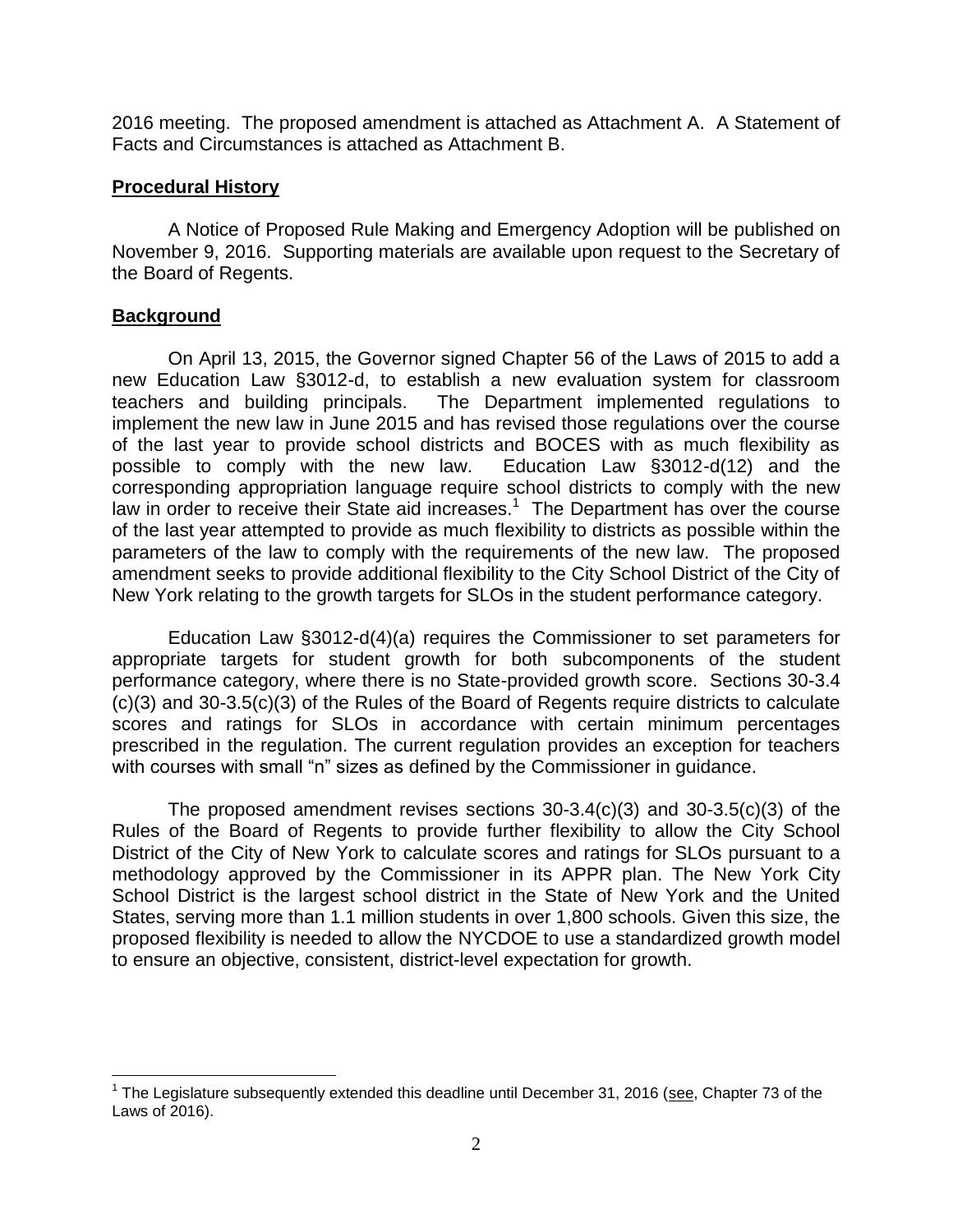## **Related Regents Items**

Not applicable.

#### **Recommendation**

Staff recommends that the Board of Regents take the following action:

VOTED: That sections 30-3.4 and 30-3.5 of the Rules of the Board of Regents shall be amended, effective October 25, 2016, as an emergency action upon a finding by the Board of Regents that such action is necessary for the preservation of the general welfare in order to immediately adopt revisions to the proposed amendment to provide additional flexibility for the City School District of the City of New York to calculate scores and ratings for student learning objectives pursuant to a methodology approved by the Commissioner in its APPR plan so that it can be used in the 2016-2017 school year once an annual professional performance review plan is approved by the Commissioner.

#### **Timetable for Implementation**

If adopted at the October 2016 meeting, the proposed amendment will become effective as an emergency measure on October 25, 2016 It is anticipated that the proposed amendment will be adopted as a permanent rule at the February 2017 Regents meeting following the 45-day public comment period required under the State Administrative Procedure Act. If adopted at the January 2017 meeting, the proposed amendment will be effective as a permanent rule on March 1, 2017.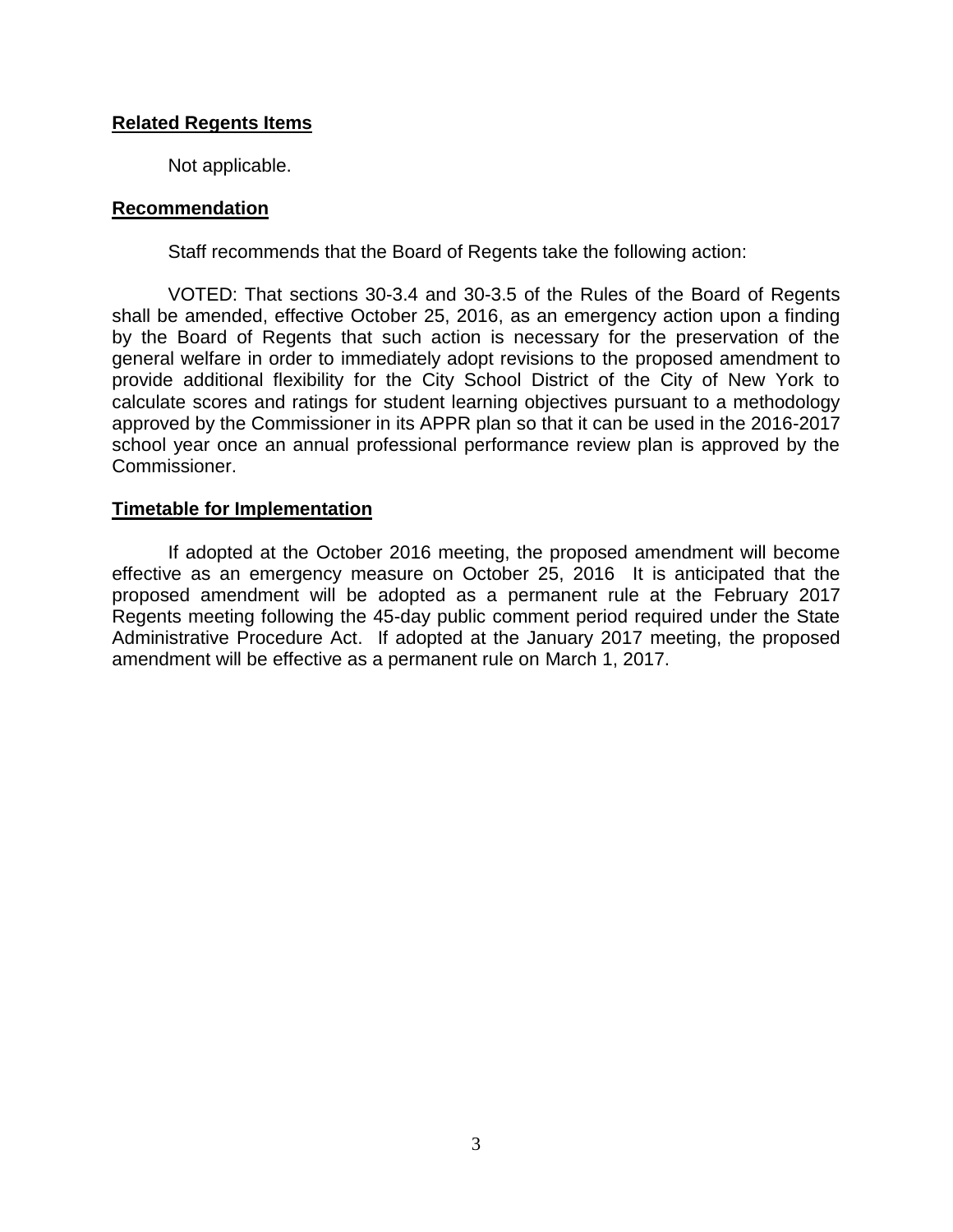#### **Attachment A**

#### AMENDMENT TO THE RULES OF THE BOARD OF REGENTS

Pursuant to Education Law sections 101, 207, 210, 212, 215, 3001, 3012-d.

1. Paragraph (3) of subdivision (c) of section 30-3.4 shall be amended, effective October 25, 2016, to read as follows:

(3) Each measure used in the student performance category (State provided growth score, SLOs, State-designed supplemental assessments) must result in a score between 0 and 20. The State will generate scores of 0-20 for measures using a Stateprovided growth score. Districts shall calculate scores for SLOs in accordance with the minimum percentages prescribed in the table below; provided however that for teachers with courses with small "n" sizes as defined by the commissioner in guidance, districts shall calculate scores for SLOs using a methodology prescribed by the commissioner in guidance and for teachers in the City School District of the City of New York, districts shall calculate scores for SLOs using the methodology approved by the commissioner in its APPR plan. For all other measures that are not State-provided growth measures, scores of 0-20 shall be computed locally in accordance with the State provided or approved growth model used.

2. Paragraph (3) of subdivision (c) of section 30-3.5 of the Rules of the Board of Regents shall be amended, effective October 25, 2016, to read as follows:

(3) Each measure used in the student performance category (State provided growth score, SLOs, State-designed supplemental assessments) must result in a score between 0 and 20. The State will generate scores of 0-20 for measures using a Stateprovided growth score. Districts shall calculate growth scores for SLOs in accordance with the minimum percentages prescribed in the table below; provided however that for

4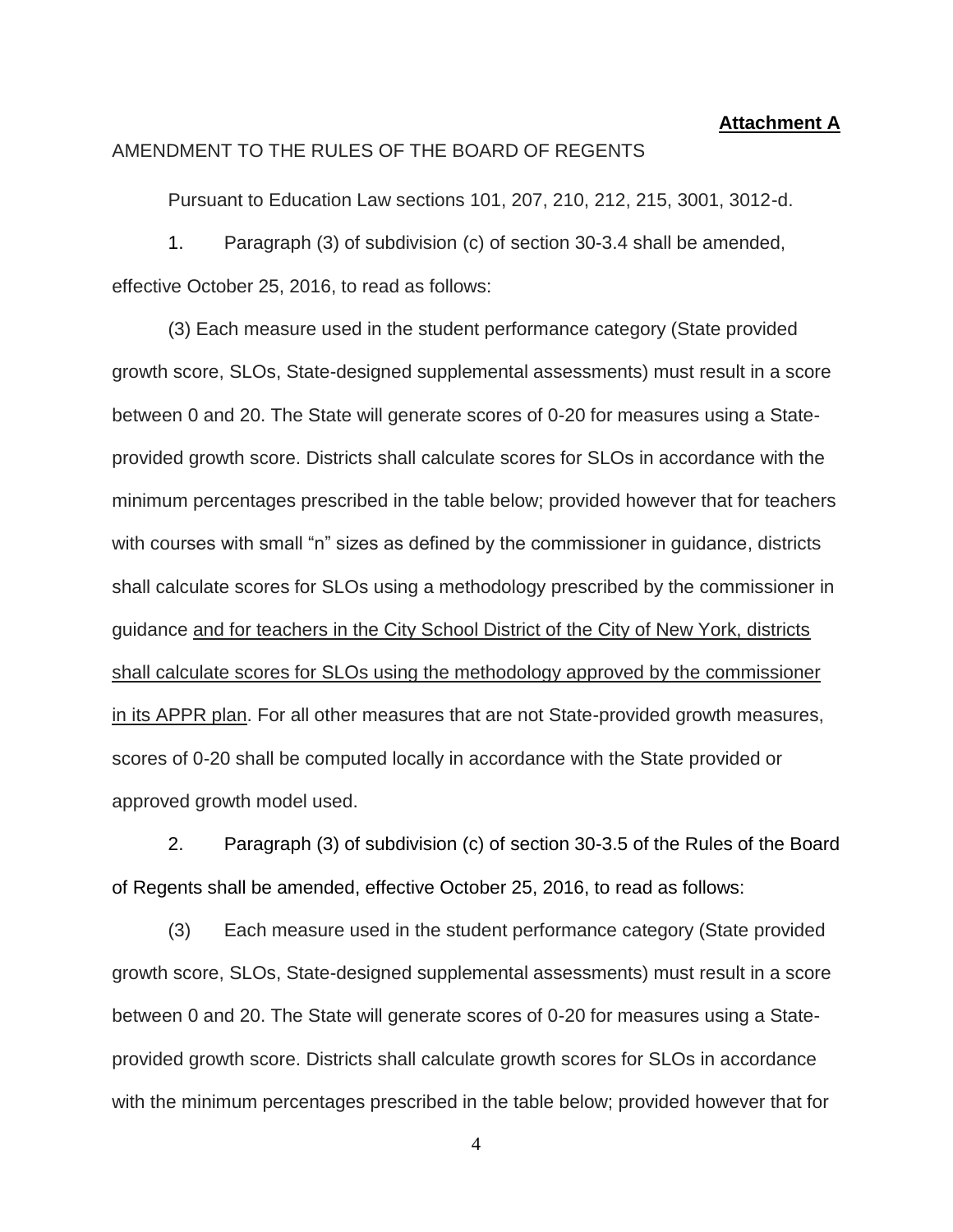principals of a building or program with small "n" sizes as defined by the commissioner in guidance, districts shall calculate scores for SLOs using a methodology prescribed by the commissioner in guidance and for teachers in the City School District of the City of New York, districts shall calculate scores for SLOs using the methodology approved by the commissioner in its APPR plan. For all other measures that are not State-provided growth measures, scores of 0-20 shall be computed locally in accordance with the State provided or approved growth model used.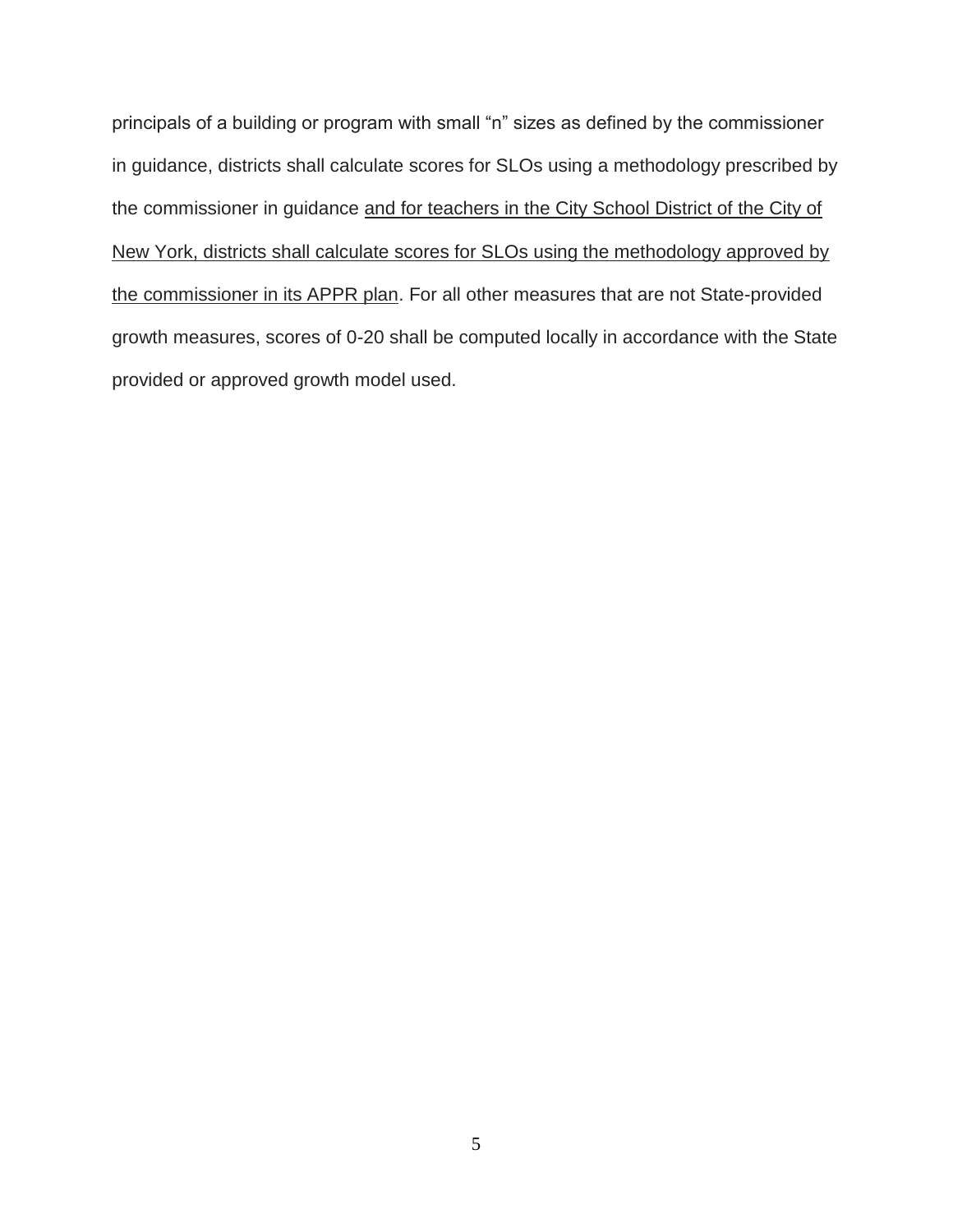#### **Attachment B**

#### **8 NYCRR §30-3.4, 30-3.5**

# STATEMENT OF FACTS AND CIRCUMSTANCES WHICH NECESSITATE

#### EMERGENCY ACTION

The Department has over the course of the last year attempted to provide as much flexibility to districts as possible within the parameters of the law to comply with the requirements of the new law. The proposed amendment seeks to provide additional flexibility to the City School District of the City of New York relating to the growth targets for SLOs in the student performance category.

Education Law §3012-d(4)(a) requires the Commissioner to set parameters for appropriate targets for student growth for both subcomponents of the student performance category, where there is no State-provided growth score. Sections 30-3.4 (c)(3) and 30-3.5(c)(3) of the Rules of the Board of Regents require districts to calculate scores and ratings for SLOs in accordance with certain minimum percentages prescribed in the regulation. The current regulation provides an exception for teachers with courses with small "n" sizes as defined by the Commissioner in guidance.

The proposed amendment revises sections 30-3.4(c)(3) and 30-3.5(c)(3) of the Rules of the Board of Regents to provide further flexibility to allow the City School District of the City of New York to calculate scores and ratings for SLOs pursuant to a methodology approved by the Commissioner in guidance.

Since the Board of Regents meets at fixed intervals, the earliest the proposed rule can be presented for regular (non-emergency) adoption, after expiration of the required 45-day public comment period provided for in State Administrative Procedure